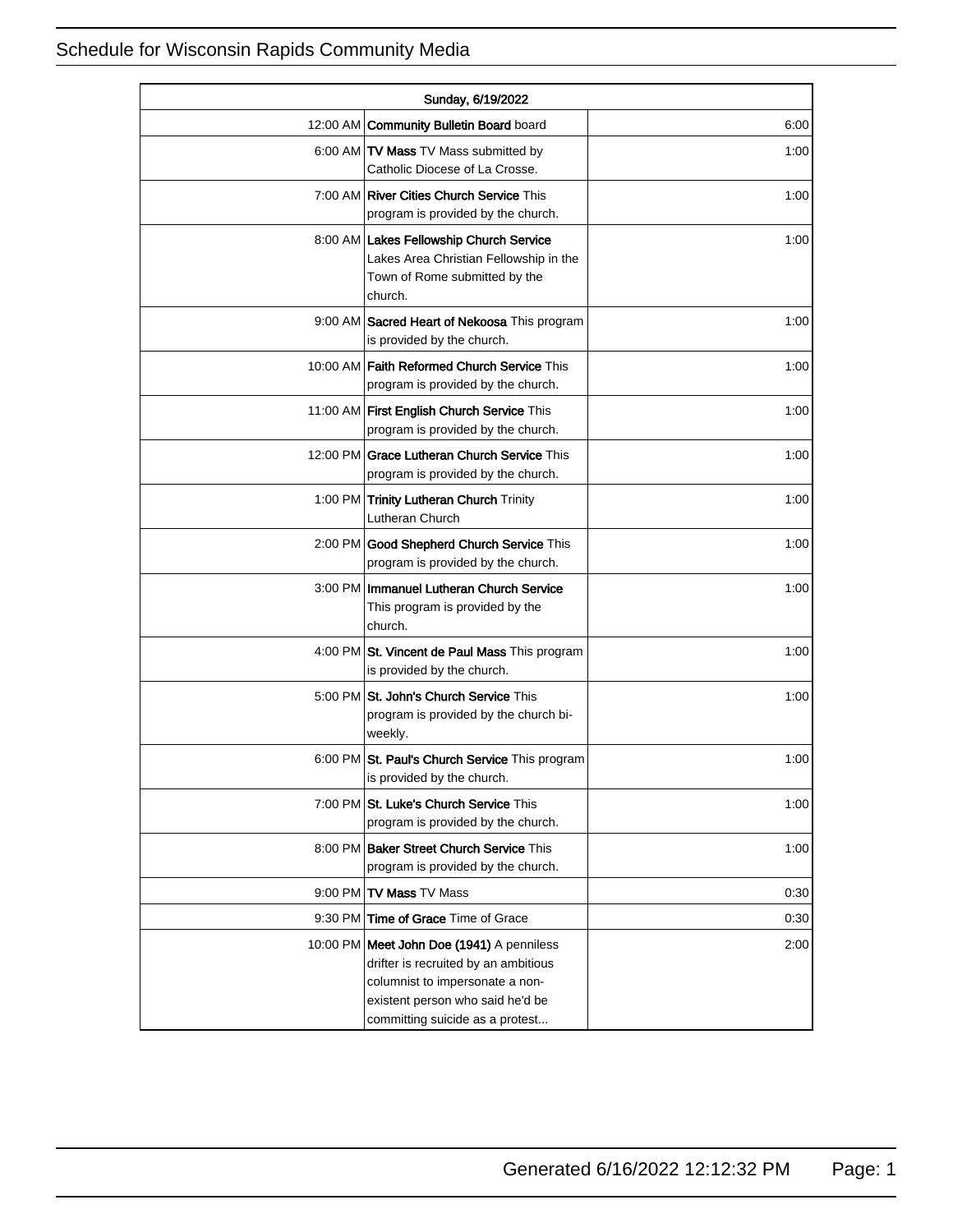| Monday, 6/20/2022 |                                                                                                                                                                                  |      |
|-------------------|----------------------------------------------------------------------------------------------------------------------------------------------------------------------------------|------|
|                   | 12:00 AM Community Bulletin Board board                                                                                                                                          | 6:00 |
|                   | 6:00 AM   Morning Meditation Morning Meditation                                                                                                                                  | 1:00 |
|                   | 7:00 AM Yoga Yoga                                                                                                                                                                | 1:00 |
|                   | 8:00 AM Senior Exercise Senior Exercise #3<br>submitted by Gunderson Lutheran.                                                                                                   | 1:00 |
|                   | 9:00 AM   Man With the Golden Arm (1955)<br>Starring Frank Sinatra.                                                                                                              | 2:00 |
|                   | 11:00 AM Discover Wisconsin Created by Dick<br>Rose.                                                                                                                             | 1:00 |
|                   | 12:00 PM Vlada's Seeds of Life Vlada's Seeds of<br>Life's goal is to help families gather<br>back at the dining table for a healthy<br>homemade meal and quality family<br>time. | 1:00 |
|                   | 1:00 PM Eat Well Be Happy Food!                                                                                                                                                  | 1:00 |
|                   | 2:00 PM Wisconsin Rapids Redhawks Baseball<br>Video: Zaleski Sports                                                                                                              | 2:00 |
|                   | 4:00 PM One Step Beyond Created by Merwin<br>Gerard and produced by Collier Young,<br>One Step Beyond was hosted by John<br>Newland, "your guide to the<br>supernatural"         | 1:00 |
|                   | 5:00 PM Smart Movie Show A review of the<br>latest movie to hit theaters.                                                                                                        | 1:00 |
|                   | 6:00 PM <b>Philosophy of Science</b> Documentary on<br>the Philosophy of Science.                                                                                                | 2:00 |
|                   | 8:00 PM Meditation Hour Relax with some<br>wonderful scenery                                                                                                                     | 1:00 |
|                   | 9:00 PM Bedtime Yoga Relax                                                                                                                                                       | 1:00 |
|                   | 10:00 PM The Outlaw (1943) Starring Jane<br>Russell.                                                                                                                             | 2:00 |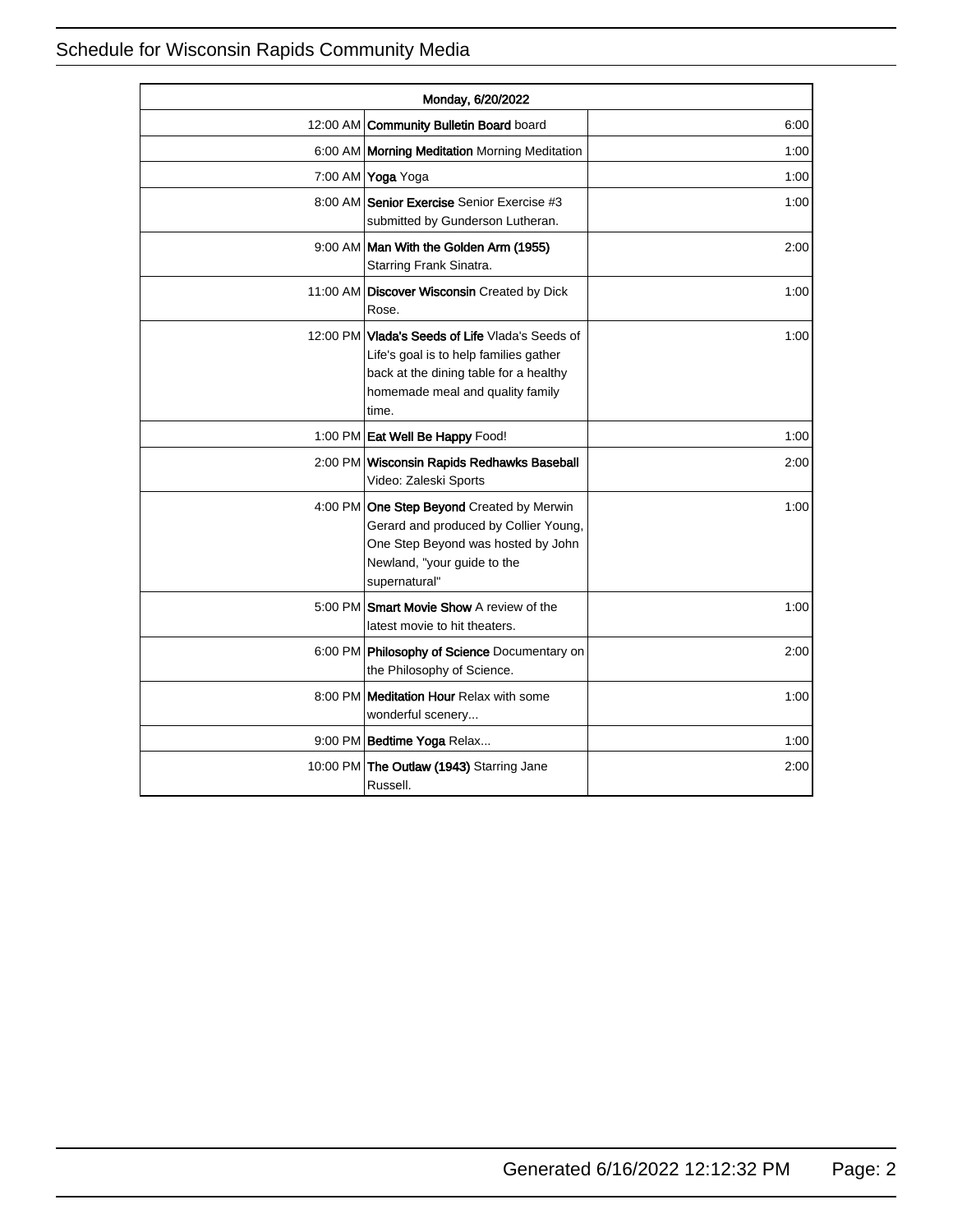| Tuesday, 6/21/2022 |                                                                                                                                                                                 |      |
|--------------------|---------------------------------------------------------------------------------------------------------------------------------------------------------------------------------|------|
|                    | 12:00 AM Community Bulletin Board board                                                                                                                                         | 6:00 |
|                    | 6:00 AM   Morning Meditation Morning Meditation                                                                                                                                 | 1:00 |
|                    | 7:00 AM Yoga with Noelle Joy Yoga                                                                                                                                               | 1:00 |
|                    | 8:00 AM Senior Exercise Senior Exercise #3<br>submitted by Gunderson Lutheran.                                                                                                  | 1:00 |
|                    | 9:00 AM Red Tail Angels Documentary on the<br>Tuskegee Airmen.                                                                                                                  | 1:30 |
|                    | 10:30 AM Zero is the Number: A Conversation<br>About Grief & Suicide Zero is the<br>Number: A Conversation About Grief &<br>Suicide                                             | 0.30 |
|                    | 11:00 AM   Discover Wisconsin Created by Dick<br>Rose.                                                                                                                          | 1:00 |
|                    | 12:00 PM Cowboy Union Jam Cowboy Union<br>Jam                                                                                                                                   | 2:00 |
|                    | 2:00 PM Dairyland Baseball Video: Zaleski                                                                                                                                       | 2:00 |
|                    | 4:00 PM One Step Beyond Created by Merwin<br>Gerard and produced by Collier Young,<br>One Step Beyond was hosted by John<br>Newland, "your guide to the<br>supernatural"        | 1:00 |
|                    | 5:00 PM Government Meetings Including<br>Common Council (LIVE)                                                                                                                  | 3:00 |
|                    | 8:00 PM Meditation Hour Relax                                                                                                                                                   | 1:00 |
|                    | 9:00 PM Bedtime Yoga Relax                                                                                                                                                      | 1:00 |
|                    | 10:00 PM The Red House (1947) An old man and<br>his sister are concealing a terrible<br>secret from their adopted teen<br>daughter, concerning a hidden<br>abandoned farmhouse. | 2:00 |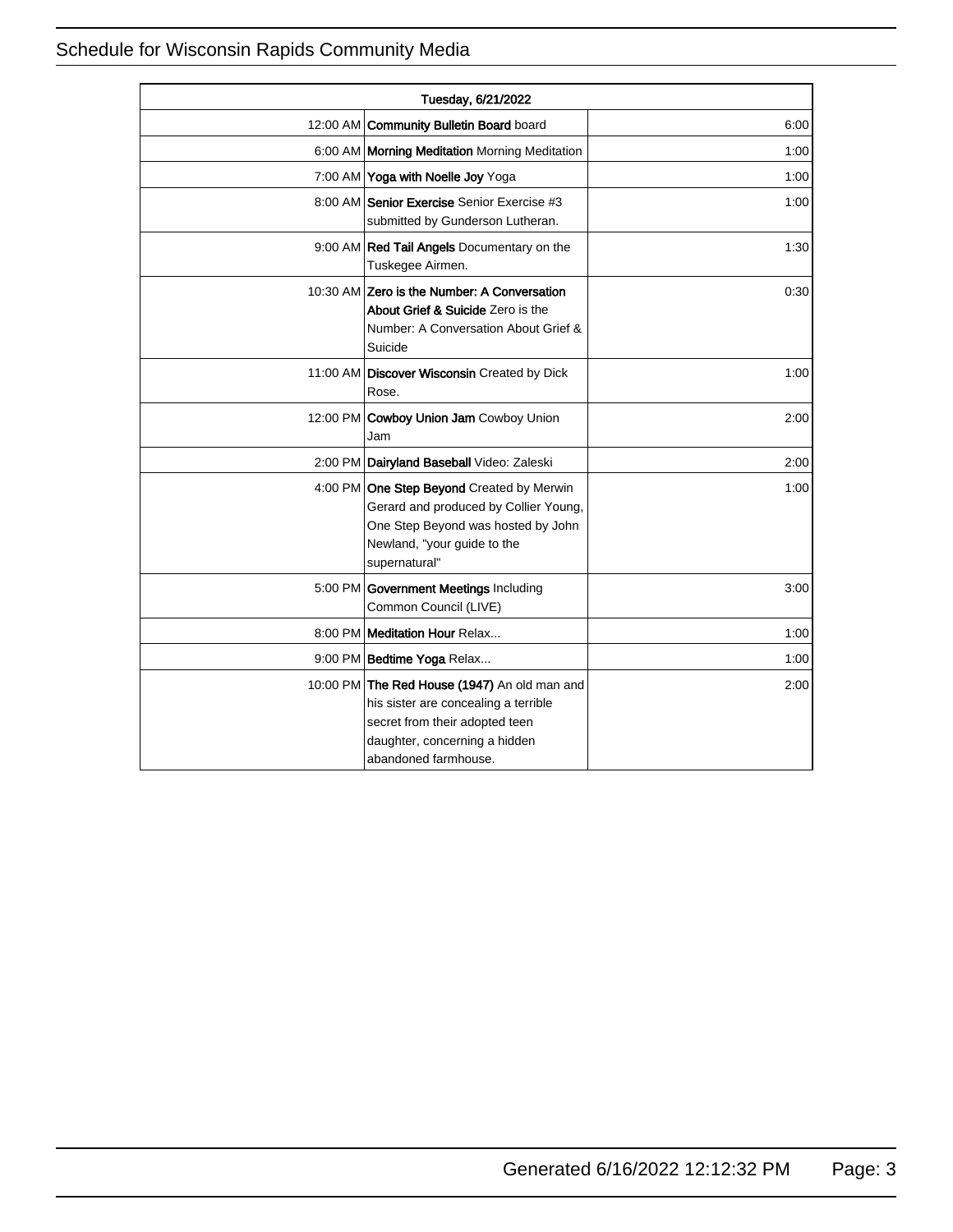| Wednesday, 6/22/2022 |                                                                                                                                                                            |      |
|----------------------|----------------------------------------------------------------------------------------------------------------------------------------------------------------------------|------|
|                      | 12:00 AM Community Bulletin Board Community<br>announcements                                                                                                               | 6:00 |
|                      | 6:00 AM   Morning Meditation Morning Meditation                                                                                                                            | 1:00 |
|                      | 7:00 AM Christian Life Fellowship The Loser's<br>Club.                                                                                                                     | 1:00 |
|                      | 8:00 AM Woodland Lutheran Church Woodland<br>Lutheran Church                                                                                                               | 1:00 |
|                      | 9:00 AM Our Lady Queen of Heaven Services<br>from Our Lady Queen of Heaven<br>church.                                                                                      | 1:00 |
|                      | 10:00 AM Time of Grace TOG                                                                                                                                                 | 1:00 |
|                      | 11:00 AM Nekoosa United Church Nekoosa<br><b>United Church</b>                                                                                                             | 1:00 |
|                      | 12:00 PM Religious Racketeer (1938) A wealthy<br>young woman, racked with guilt<br>because she wasn't there when her<br>mother died, gets involved with a<br>phony mystic. | 1:30 |
|                      | 1:30 PM You Bet Your Life! Groucho Marx.                                                                                                                                   | 0:30 |
|                      | 2:00 PM Dairyland Baseball Video: Zaleski                                                                                                                                  | 2:00 |
|                      | 4:00 PM Principles of Curiosity Documentary on<br>critical thinking.                                                                                                       | 1:00 |
|                      | 5:00 PM   A Captain's Log Star Trek!                                                                                                                                       | 1:00 |
|                      | 6:00 PM NASA Science Live Video: NASA                                                                                                                                      | 1:00 |
|                      | 7:00 PM The Space Shuttle (2011) narrated by<br>William Shatner.                                                                                                           | 1:30 |
|                      | 8:30 PM New Glarus: Tale of the Spotted Cow<br>Video: New Glarus.                                                                                                          | 1:00 |
|                      | 9:30 PM Till the Clouds Roll By (1946) It is a<br>fictionalized biopic of composer<br>Jerome Kern, portrayed by Robert<br>Walker.                                          | 2:30 |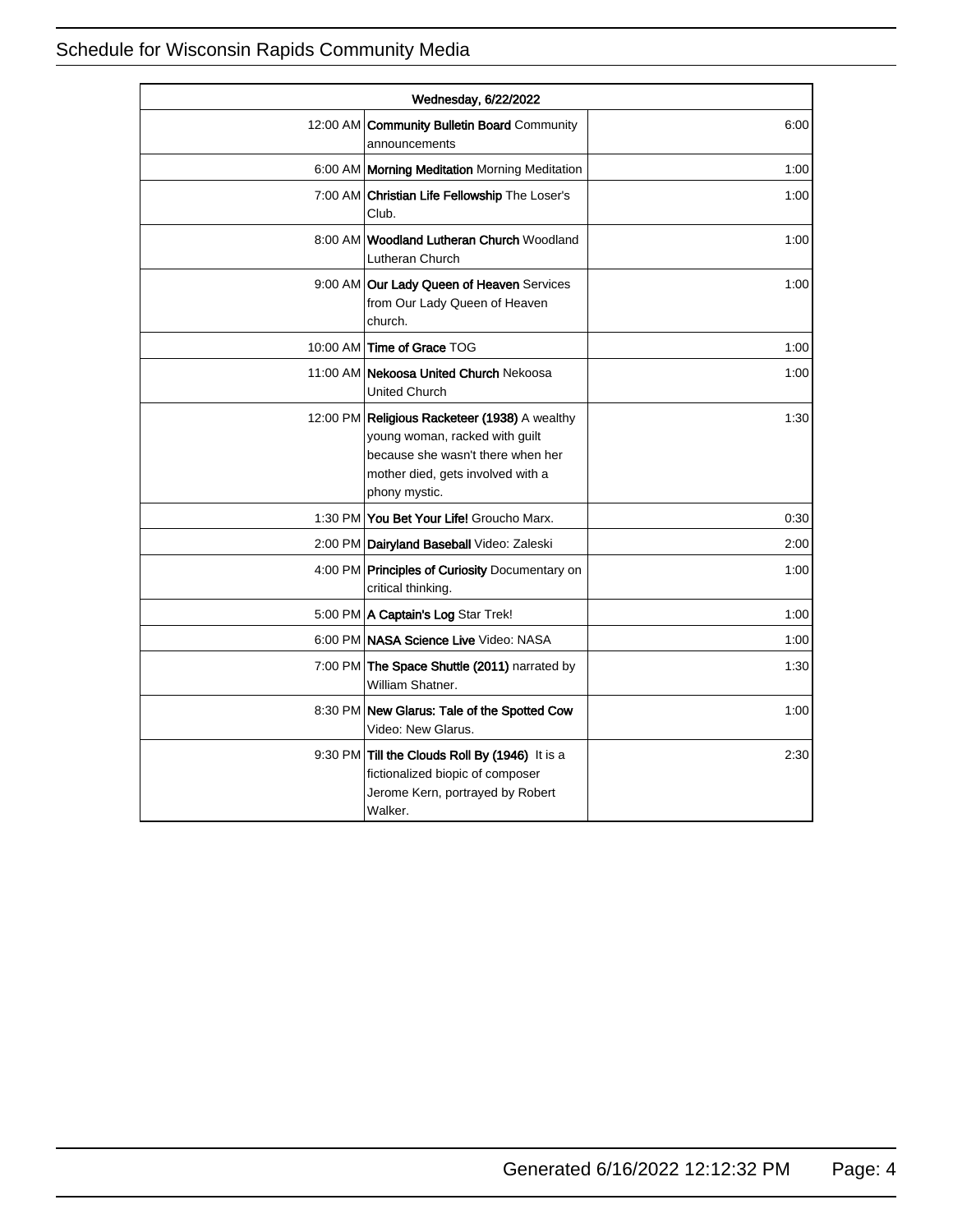| Thursday, 6/23/2022 |                                                                                                                                                     |      |
|---------------------|-----------------------------------------------------------------------------------------------------------------------------------------------------|------|
|                     | 12:00 AM <b>Community Bulletin Board</b> Community<br><b>Bulletin Board</b>                                                                         | 6:00 |
|                     | 6:00 AM   Morning Meditation Morning Meditation                                                                                                     | 1:00 |
| 7:00 AM Yoga        |                                                                                                                                                     | 1:00 |
|                     | 8:00 AM   Port Edwards Village Board Meeting<br>Port Edwards School Village Board<br>Meeting.                                                       | 1:00 |
|                     | 9:00 AM Port Edwards School Board Meeting<br>Port Edwards School Board Meeting                                                                      | 1:00 |
|                     | 10:00 AM Grand Rapids Town Meeting The<br><b>Grand Rapids Town Board meetings</b><br>are recorded the second Tuesday of<br>the month.               | 1:30 |
|                     | 11:30 AM   Mid-State Technical College Board<br><b>Meeting Mid-State Technical College</b><br><b>Board Meeting</b>                                  | 1:00 |
|                     | 12:30 PM Wood County Board of Supervisors<br>The Wood County Board is recorded<br>the 3rd Tuesday of each month by<br>WRCM staff except in November | 1:30 |
|                     | 2:00 PM Wisconsin Rapids Public Schools<br><b>board meeting</b> Monthly meeting of the<br>Wisconsin Rapids Public Schools<br>board                  | 1:30 |
|                     | 3:30 PM WFHR Morning Magazine with Shane<br><b>Blaser</b> Hosted by James Malouf                                                                    | 0:30 |
|                     | 4:00 PM Life With Elizabeth Starring Betty White                                                                                                    | 1:00 |
|                     | 5:00 PM   Hoozels Rise to Music Music<br>competition. Night 2.                                                                                      | 3:00 |
|                     | 8:00 PM Meditation Hour Relax                                                                                                                       | 1:00 |
|                     | 9:00 PM Bedtime Yoga Relax                                                                                                                          | 1:00 |
|                     | 10:00 PM One Step Beyond Classic TV show<br>about true supernatural stories.                                                                        | 1:00 |
|                     | 11:00 PM Life With Elizabeth Starring Betty<br>White.                                                                                               | 1:00 |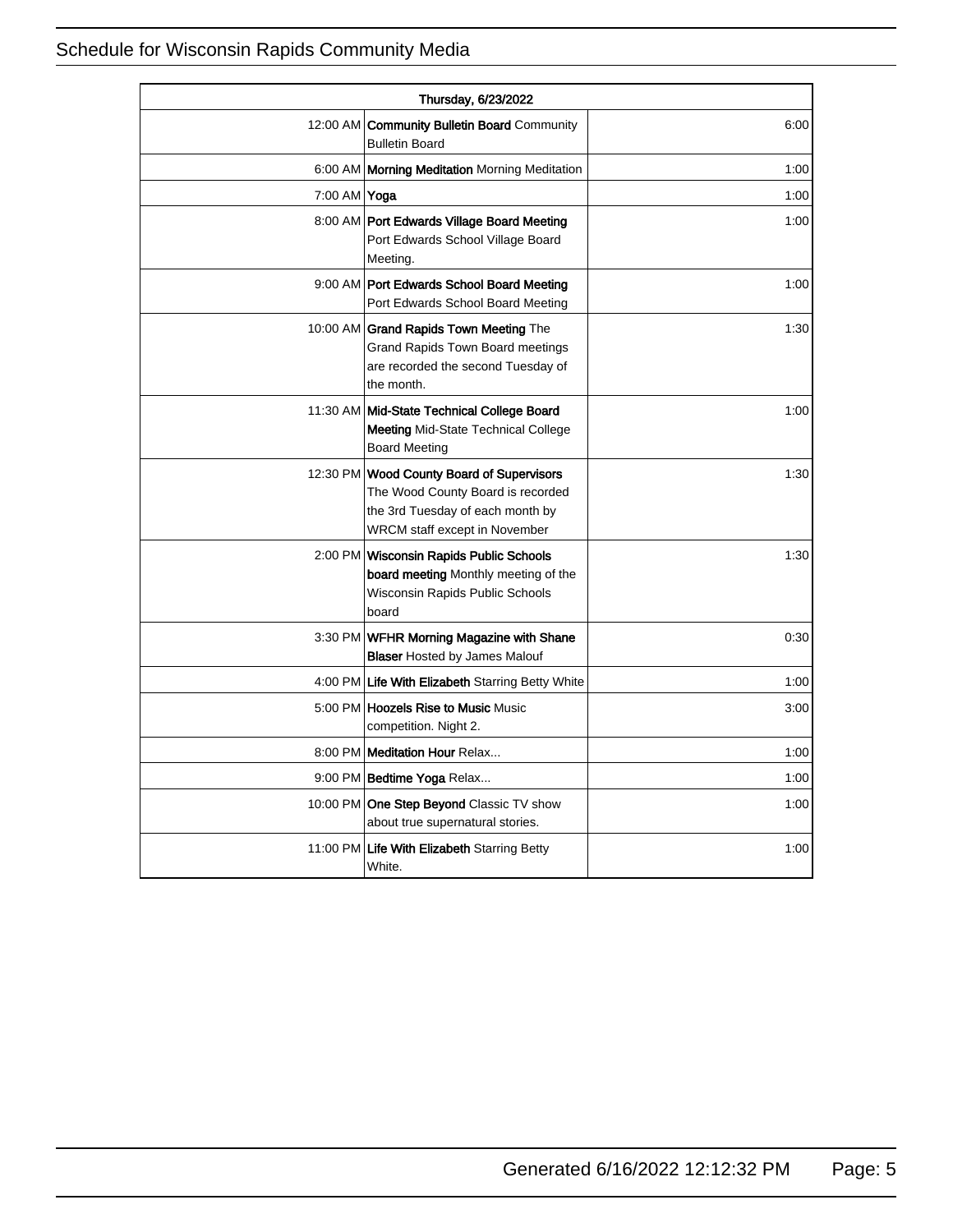| Friday, 6/24/2022 |                                                                                                                                                                                          |      |
|-------------------|------------------------------------------------------------------------------------------------------------------------------------------------------------------------------------------|------|
| 12:00 AM          | <b>Community Bulletin Board Community</b><br><b>Bulletin Board</b>                                                                                                                       | 6:00 |
|                   | 6:00 AM   Morning Meditation Morning Meditation                                                                                                                                          | 1:00 |
|                   | 7:00 AM Yoga with Noelle Joy Yoga                                                                                                                                                        | 1:00 |
|                   | 8:00 AM Senior Exercise Senior Exercise                                                                                                                                                  | 1:00 |
|                   | 9:00 AM Salt of the Earth (1954) The drama film<br>is one of the first pictures to advance<br>the feminist social and political point of<br>view.                                        | 1:30 |
|                   | 10:30 AM WFHR Morning Magazine with Shane<br><b>Blaser</b> Hosted by James Malouf.                                                                                                       | 0:30 |
|                   | 11:00 AM Let's Make Lunch! Video: McMillan<br>Library.                                                                                                                                   | 1:00 |
|                   | 12:00 PM Vlada's Seeds of Life Today's families<br>are pressed for time and often too tired<br>to prepare nourishing meals and spend<br>quality time with their kids.                    | 1:00 |
|                   | 1:00 PM Eat Well Be Happy! Food!                                                                                                                                                         | 1:00 |
|                   | 2:00 PM My Man Godfrey (1936) My Man<br>Godfrey is a 1936 American screwball<br>comedy film directed by Gregory La<br>Cava and starring William Powell and<br>Carole Lombard.            | 1:30 |
|                   | 3:30 PM Tormented (1960) A man lets a former<br>flame fall to her death rather than let<br>her interfere with his new relationship,<br>but her ghost returns to disrupt his<br>marriage. | 1:30 |
|                   | 5:00 PM And Then There Were None (1945)<br>And Then There Were None is a 1945<br>film adaptation of Agatha Christie 's<br>best-selling mystery novel of the same<br>name.                | 2:00 |
|                   | 7:00 PM One Step Beyond Classic series about<br>the supernatural.                                                                                                                        | 1:00 |
|                   | 8:00 PM Dementia 13 (1960) Shocked by the<br>death of her spouse, a scheming<br>widow hatches a bold plan to get her<br>hands on the inheritance                                         | 1:30 |
|                   | 9:30 PM House on Haunted Hill (1959) House<br>on Haunted Hill is a 1959 American<br>supernatural horror film directed by<br><b>William Castle</b>                                        | 1:30 |
|                   | 11:00 PM Spookshow Macabre Horror shorts.                                                                                                                                                | 1:00 |